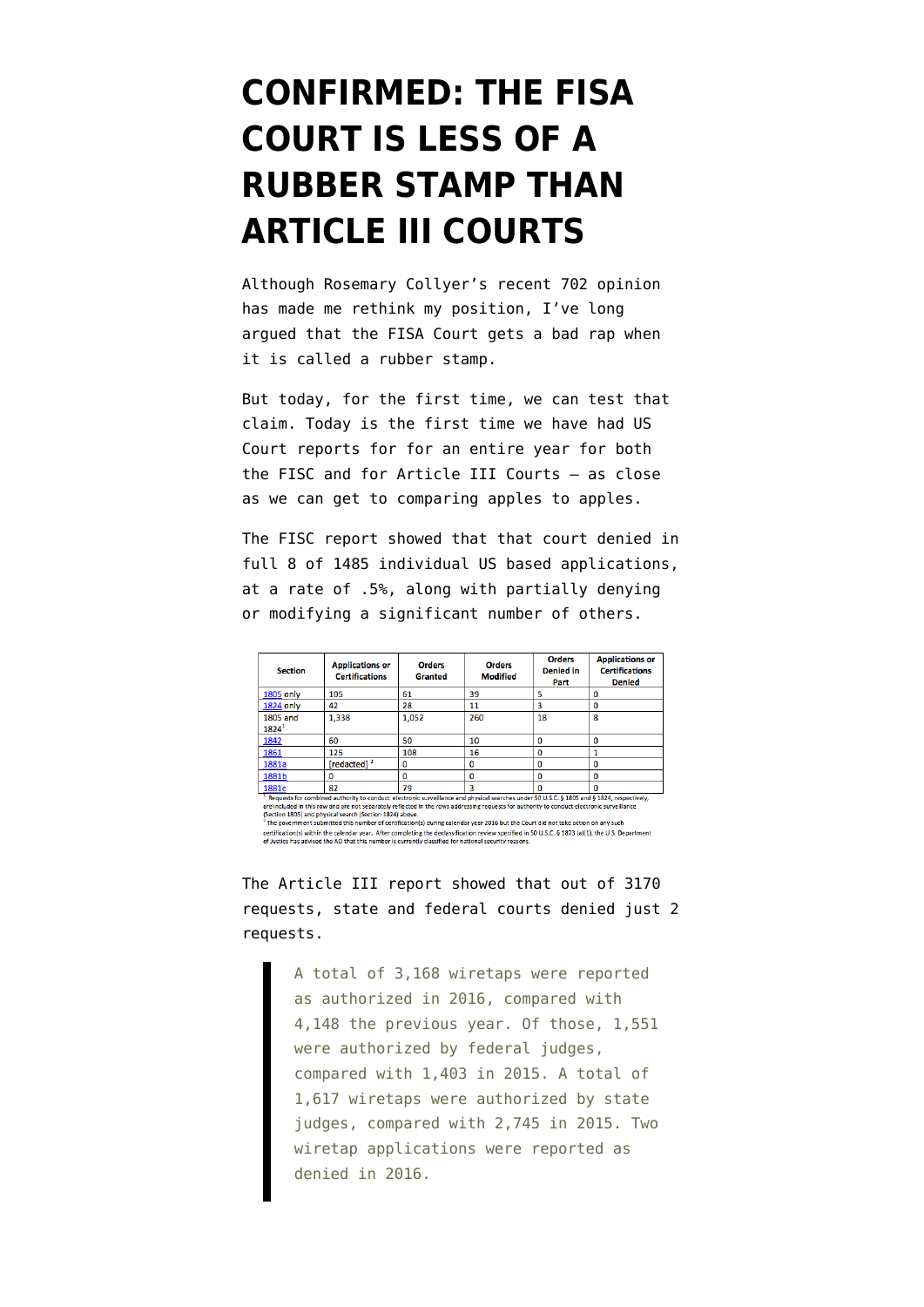That's a denial rate of .06%.

And remember, just 336 or so of the FISA orders target Americans, whereas the majority of the Article III warrants would target Americans.

None of that diminishes the potential privacy implications of either kind of warrant. Indeed, the relative ease with which Article III courts grant warrants may invite — as the [differential](https://www.emptywheel.net/2015/11/13/its-harder-for-fbi-to-get-location-data-from-phone-companies-under-fisa-than-other-ways/) [standards for location data already have](https://www.emptywheel.net/2015/11/13/its-harder-for-fbi-to-get-location-data-from-phone-companies-under-fisa-than-other-ways/) — FBI to use criminal courts when a FISC order would be too hard to obtain.

But if people are worried about rubber stamp courts, they probably need to focus more closely on the magistrate courts in their backyard.

Update: Swapped Article for Title because I was being an idiot. Thanks to JT for nagging.

Update: We get complaints from one of everyone's favorite magistrates, Stephen Smith.

> Please remind your devoted readers that federal magistrate judges do not issue wiretaps. That fun task is reserved for the federal article III judges with lifetime appointments. We do issue all the other electronic surveillance orders and warrants, but unfortunately no stats are kept by anyone on our grants/denials/modifications. DOJ does keep track of pen/traps obtained, but of course the judge's role on those is purely clerical–we don't review the evidence, but merely check to see that the application is signed by the AUSA and in proper form. Some of us are working on the MJ warrant reporting issue, which is a pet peeve of mine. But I do not think it fair to tar all federal magistrate judges with the rubber stamp label, especially not based on the wiretap numbers with which we have nothing to do.